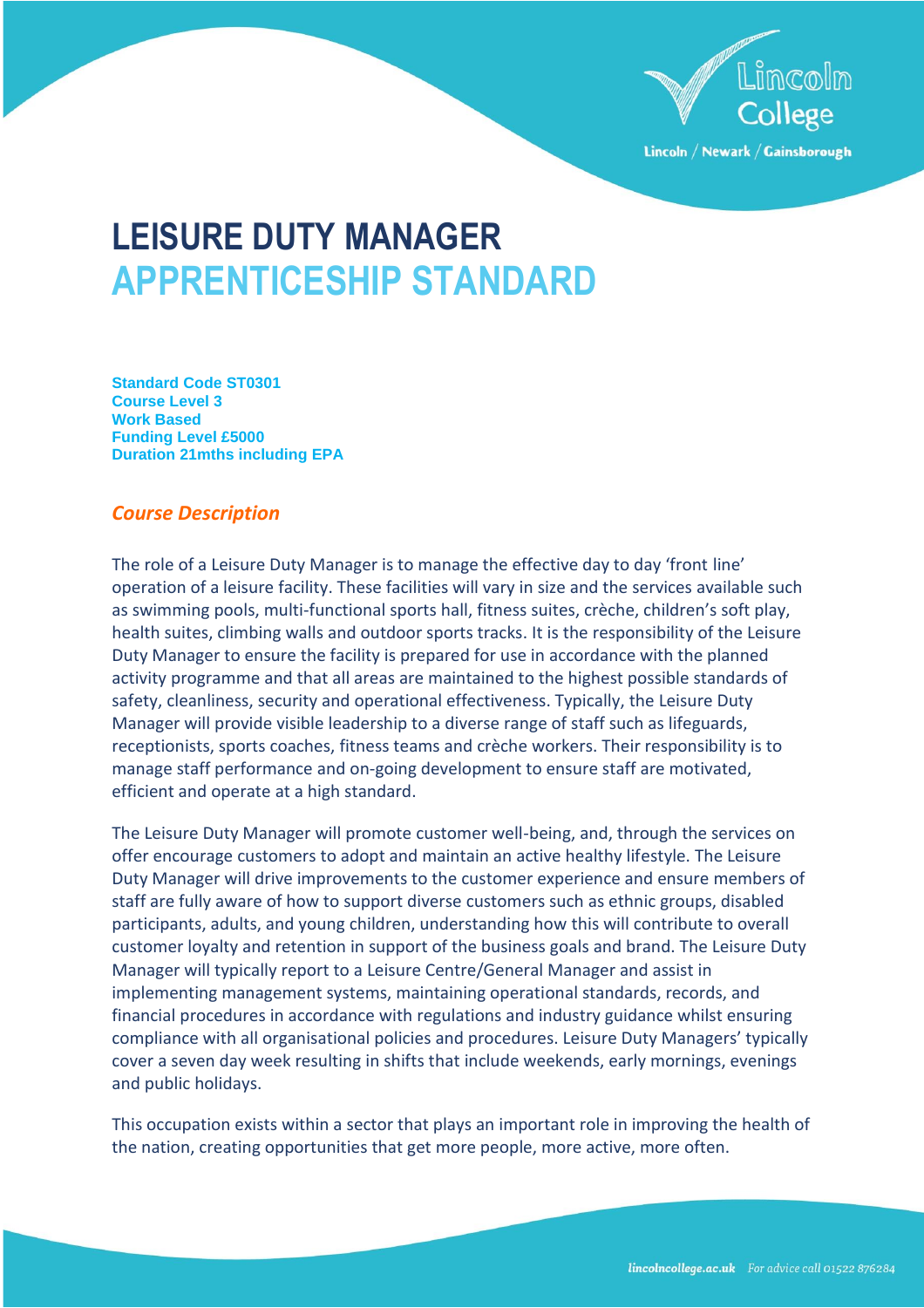# *Off the Job Training*

A key requirement of an Apprenticeship is Off-the-job training. This must make up at least 20% of the apprentice's contracted hours, over the total duration of the apprentice's planned training period. Off-the-job training must be directly relevant to the apprenticeship standard and must take place within the apprentice's normal working hours.

The new learning must be documented and reflected on through the Learner Journal on their e-portfolio.

# *Entry Requirements*

Employers will set their own entry requirements; typically, applicants should have acquired relevant, active experience in the leisure sector prior to enrolment.

The Apprentice will need to be in a relevant role and show a willingness to undertake the knowledge, skills and behaviours required. They will also need to have Level 2 Maths and English (GCSE at Grade 4/C or above or equivalent) or be prepared to attend a block study period for Maths and English if this is required.

Apprentices may be required to attend an interview and undertake relevant skills assessments.

Once they have been accepted on to the programme all apprentices will be required to attend a Lincoln College Induction. Apprentices will require access to a tablet/computer to access their e-portfolio.

# *Knowledge, Skills and Behaviours*

#### **Leisure Facility Management**

**Knowledge:**

- How to open, prepare and close a multi-functional leisure facility including specific areas such as reception, swimming pools, fitness suite, sports halls, changing rooms and spectator zones.
- Delivery and effective management of typical programmed activities such as women only sessions, ethnic minority pool activity, children's parties and community sport club bookings.
- Preparation of sports halls, the swimming pool environment and associated equipment such as trampolines and electronic disabled swimming pool hoists.
- How to prepare for ad-hoc bookings throughout the shift such as badminton courts and five a side football games.
- How to provide a 'front line' shop floor management presence with a high level of interaction with staff, customers, and visitors such as contractors and clients.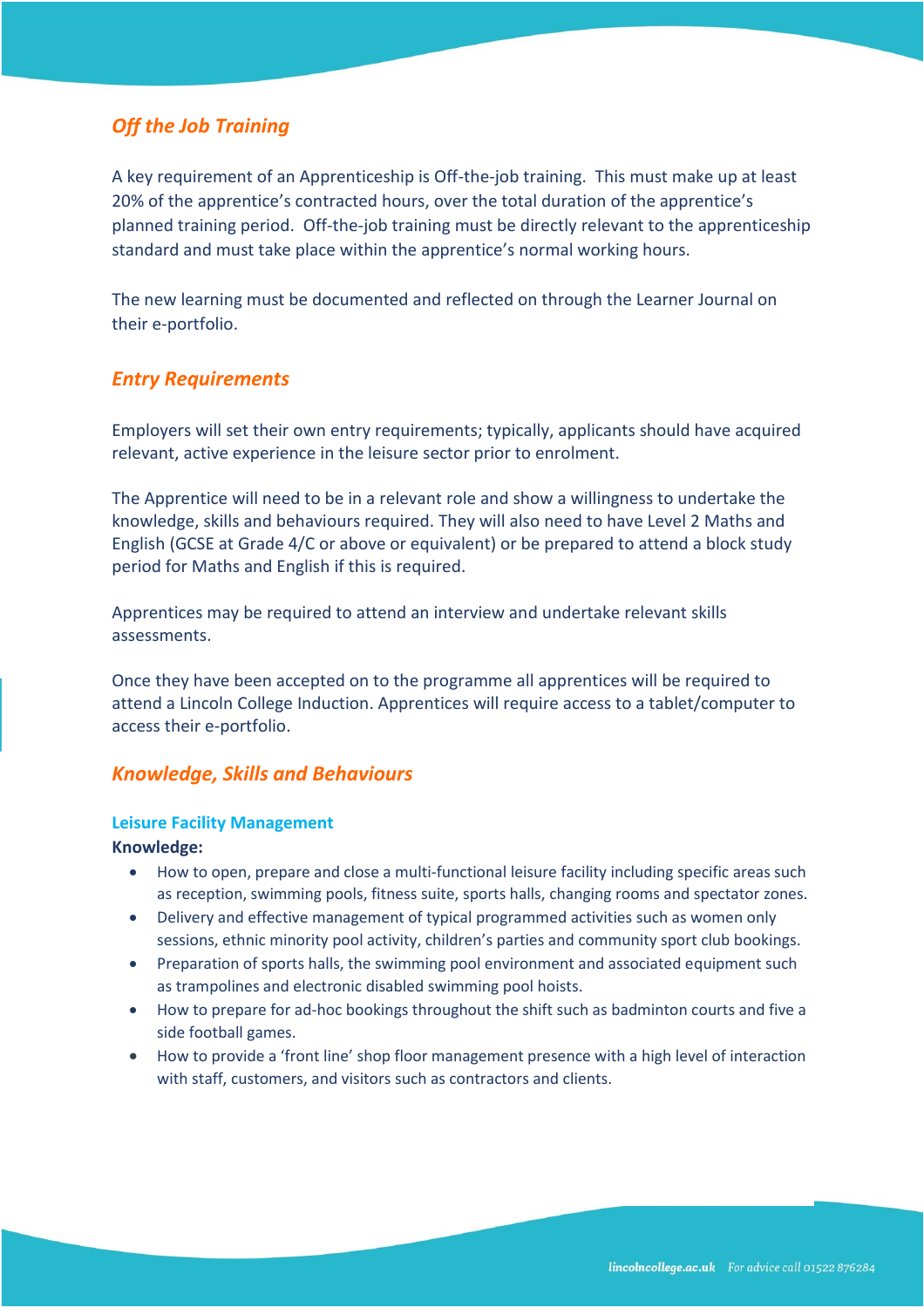### **Skills**:

- Lead and be accountable for the safe day to day running of a multi-functional leisure facility.
- Ensure the leisure facility is fully operational and staff and equipment are resourced and ready for customer use performing duties such as managing the setting up and take down of complicated equipment (trampolines and electronic swimming pool hoists) and maintaining the swimming pool (PH and chlorine levels).
- Solve day to day problems to ensure the leisure facilities service standards are met and maintained.

# **Front Line People Management**

### **Knowledge:**

- How to effectively manage a multi–functional leisure operations team such as lifeguards, sports and fitness coaches, receptionists and cleaners for the smooth day to day running of a leisure facility.
- The importance of performance managing staff and wider teams using regular SMART principles to support the personal achievement and development using methods such as one to one chats, appraisals and formal training.
- The importance of effective team working in busy environments (spectator events) or in difficult situations such as emergency lifesaving resuscitation and first aid of minor injuries.
- How to undertake staff inductions, training, recruitment and shortlisting processes.

#### **Skills**:

- Plan, organise and manage the allocation and rotation of staff into specialist roles such as sports coaching, lifeguarding and reception duties to meet the daily programmed activities.
- Build effective team and individual relationships by supporting, motivating and developing.
- Provide staff with open, honest and clear feedback and through decisive leadership during difficult/emergency situations ensure all staff adhere to agreed processes and procedures.
- Apply and adapt own leadership style to different situations and people to achieve desired outcome.

#### **Customer Service**

#### **Knowledge:**

- How to recognise customer profiles and cater for specific needs such as women only sessions, disabilities and religious beliefs.
- The importance of meeting and exceeding the customer expectations in line with service standards and values.
- When and how to communicate and share information effectively at all levels, and to a diverse audience in a clear and open manner, on performance measures such as publicity and outreach, membership applications and signage.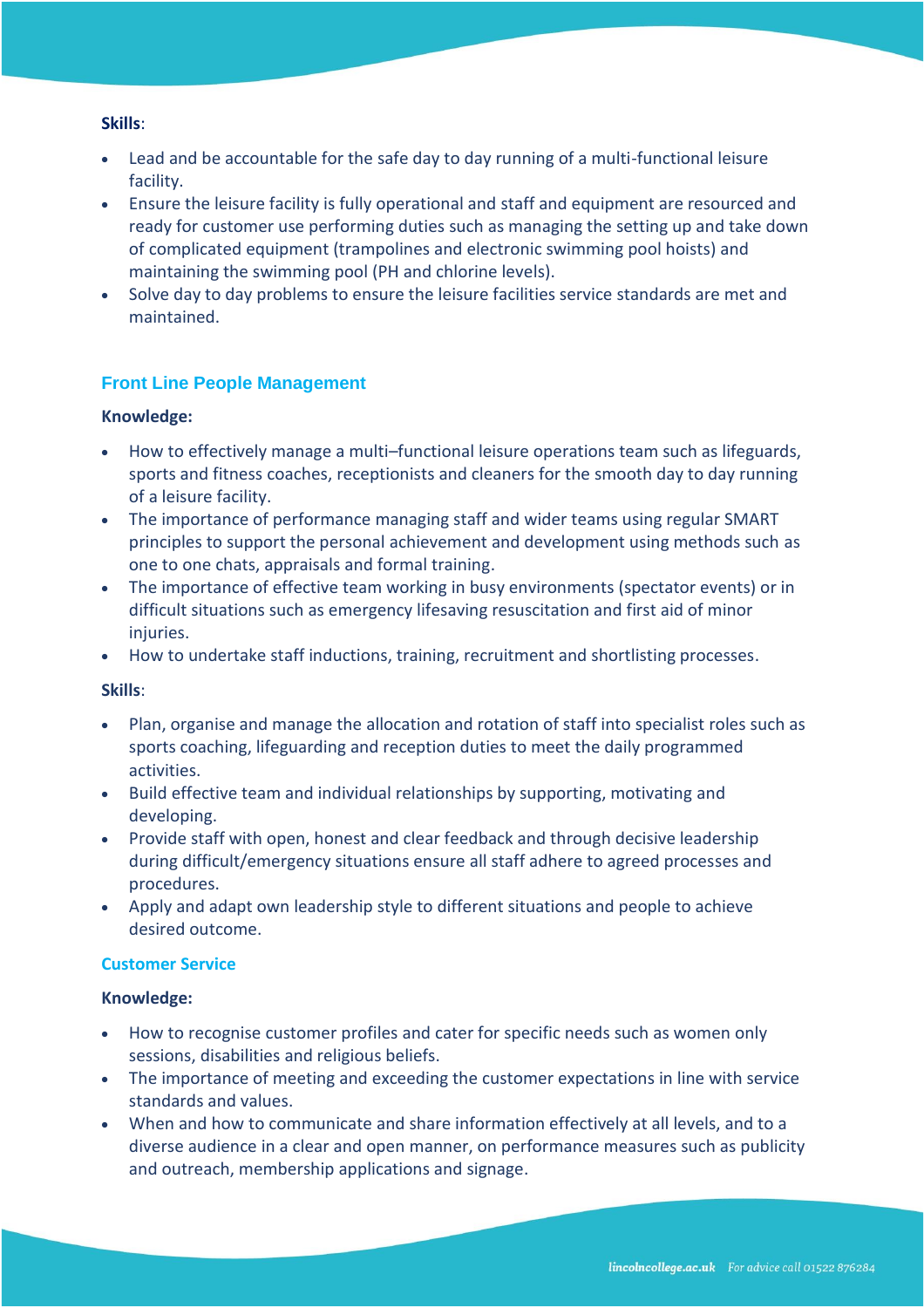• The importance of receiving and dealing with customer service queries and feedback to support the improvement of the customer experience.

## **Skills**

- Be accountable for the customer experience during shifts including the management of complaints and feedback.
- Ensure own and teams communications are delivered in a style and manner that is relevant to various customers such as adults, disabled, ethnic and minority groups.
- Manage all customer comments and complaints quickly and effectively, with a clear resolution. Ensuring these are recorded and analysed and put forward suggested recommendations for improvements where necessary to prevent any reoccurrence of problems.

# **Legal and compliance**

### **Knowledge**

- How to manage Health and Safety in accordance with legal and employer requirements for the safe running of a leisure facility for all customers and staff such as pool plant operations, chemicals and hazardous substances, risk assessments, equipment manual handling, and first aid.
- The environmental impacts of day to day leisure operations in areas of energy conservation and reduction, minimising waste and recyclable controls.
- Implementing quality assurance systems and procedures to deliver a high-quality functioning facility.

# **Skills**:

- Perform regular audits and evaluations to monitor and review facility compliance with legislation and industry guidance such as fire exit checks, changing room cleanliness and pool water.
- Produce clear, informative reports on any incidents, accidents and occurrences in line with policies and procedures.
- Ensure resources (materials and equipment) are used efficiently by ensuring correct use in accordance with manufacturer's instructions.

# **Business Support**

# **Knowledge**:

- The business brand and values of the organisation alongside upholding its reputation to support business goals and service targets through its operations, products and services on offer.
- The importance of being part of the management team and providing support in tasks such as programming of activities, procurement of contractors and suppliers, staff recruitment and induction, business development and marketing of the leisure facility.
- How to use information technology to identify opportunities to enhance operations and improve the customer experience such as the use of digital display screens and innovative marketing promotions (January fitness boom and children's holiday camps).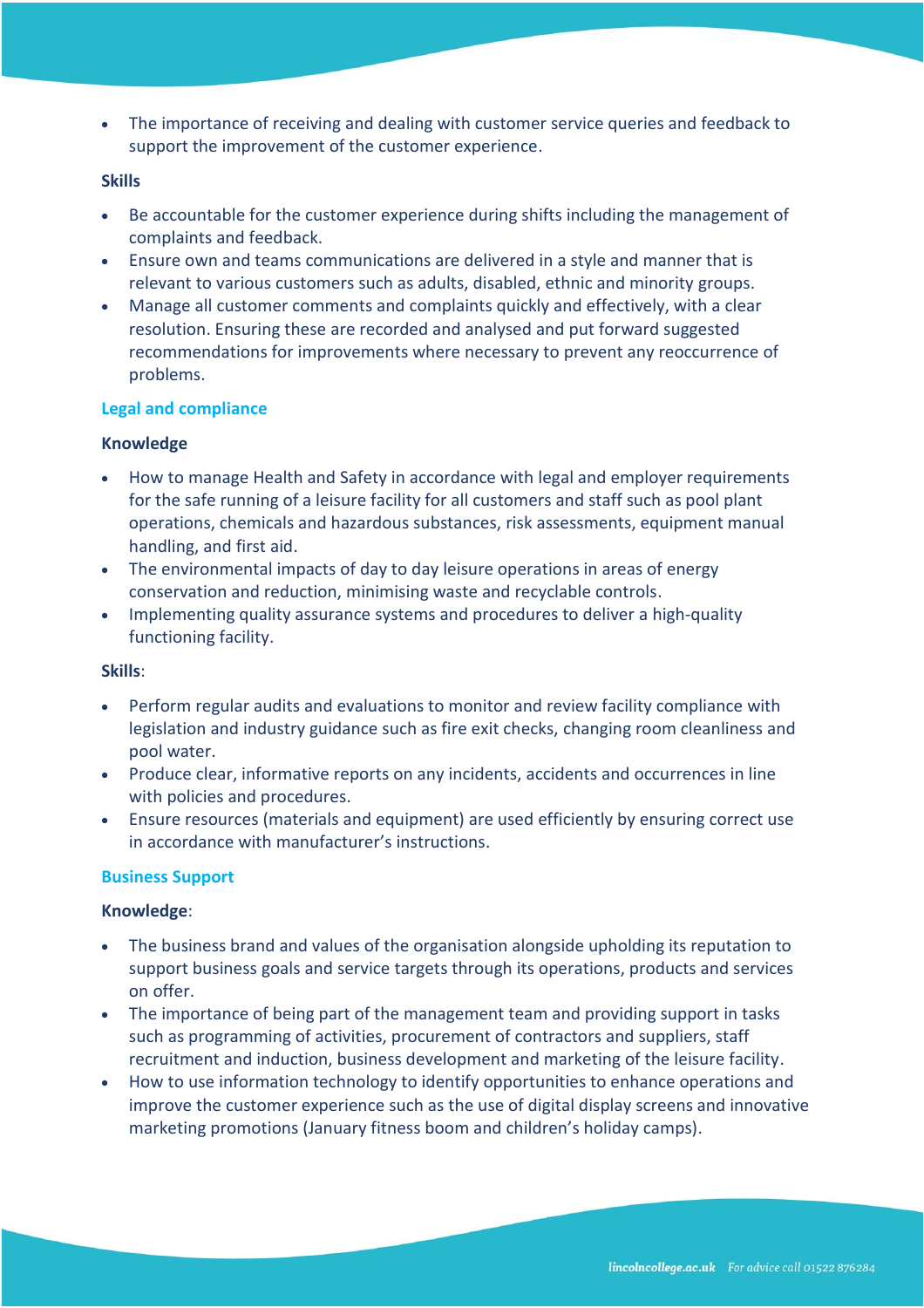• The administration of the central management system and its components such as customer database, sports activity bookings, staff IT rota systems and daily and weekly management reports.

#### **Skills:**

- Lead the team to ensure the promotion of the business brand by effective use of materials and communication.
- Produce regular reports for the Leisure Centre/General Manager on measures such as staff issues, customer complaints, events, and incidents and provide suggestions on how to improve the business.
- Manage and support budgets, sales targets and financial key performance indicators in own area of responsibility.
- Manage internal IT systems to support the effectiveness of the organisation and facility.

# **Financial Responsibility**

### **Knowledge**:

- Revenue and protection during shifts including all cash handling procedures such as till reconciliation, vending machines and catering outlets.
- Management of effective stock control means such as saleable goods, membership vouchers, cleaning and pool chemicals and event tickets.
- How to raise purchase orders, set targets, budgets and monitor expenditure.

### **Skills:**

- Analyse and interpret financial reports, determining actions where appropriate.
- Monitor and audit stock control systems.
- Produce financial reports in area of responsibility and identify ways to reduce losses and turn around into a profit.

#### **Behaviours**

- **Curious**: Displays an eagerness to learn and understand why / how things work and might be improved.
- **Decisive Thinker**: Not afraid to make decisions, explaining them and standing by them when needed.
- **Skilled Influence**: Able to positively influence and convince customers and colleagues in positive ways.
- **Driven to Deliver**: To achieving agreed standards every day.
- **Collaborative**: Shows willingness to work with and co-operate with a diverse workforce, customer base and assist the team.
- **Personally Credible:** Truthful with customers and colleagues and treats others fairly and equally.
- **Role Model**: Leads & Inspires through great communication and being a team player always projects a positive happy, inspiring role model.

# *Assessment*

Assessment is done through a combination of practical tasks, written assignments, oral discussions and online tests throughout the programme. To ensure that we can support you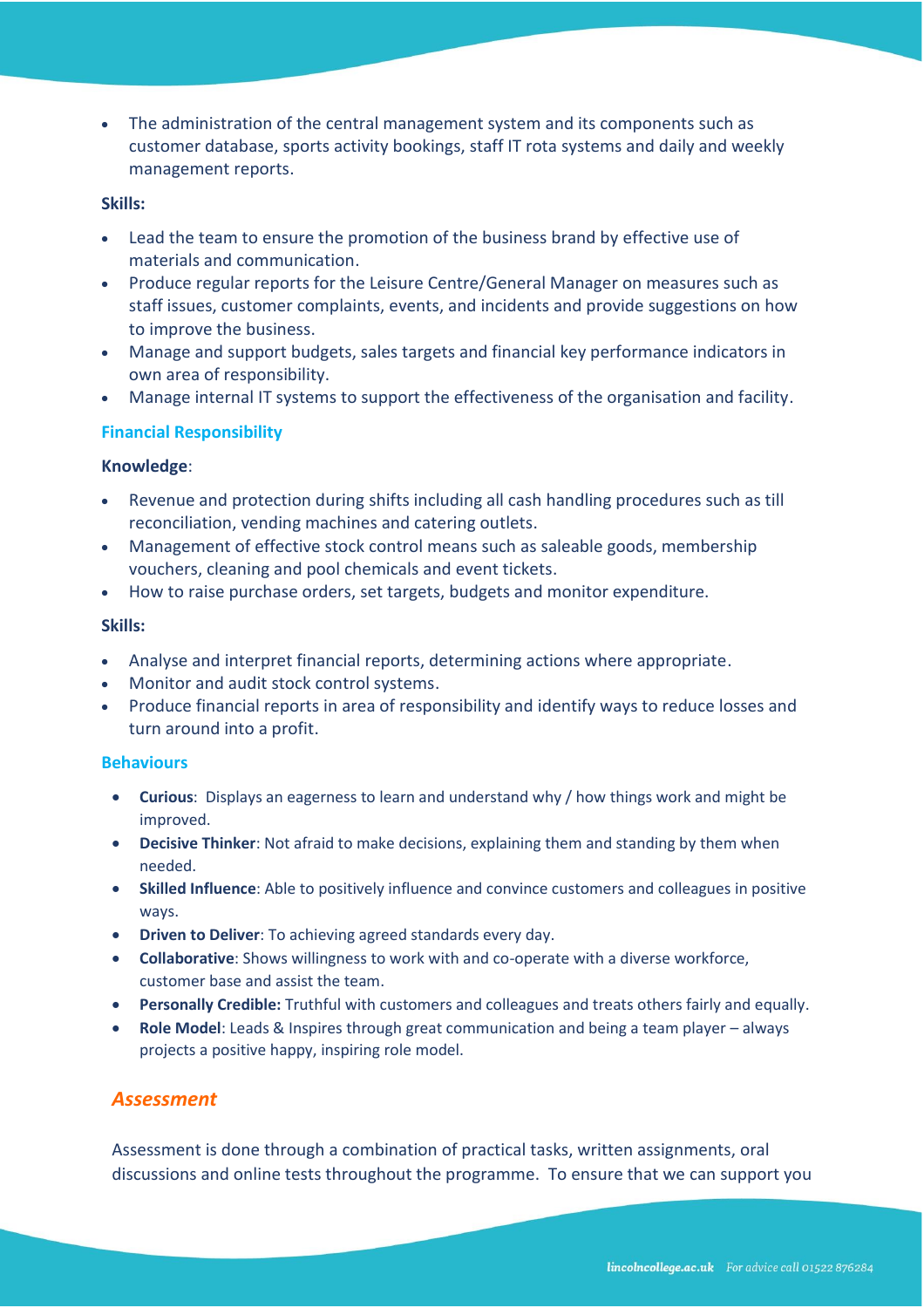to meet these, we will complete an in-depth initial skills analysis to ensure that we can tailor our delivery to meet these unique requirements. We will then use the most relevant delivery methods to support your learners which include:

- One to one coaching from a dedicated, professional assessor/instructor allocated to the learner for the duration of the programme.
- Work based assignments and projects to be completed in an e-portfolio. Case studies and in College course days as and when required for each learner.
- Job shadowing and mentoring.
- Formal review of progress every 12 weeks.
- Employer led in house training.
- Independent learning and research as directed by the assessor/instructor.

# *End Point Assessment*

There will be an End Point Assessment (EPA) as the final stage of an Apprenticeship. The Apprentice must demonstrate their learning to an independent end point assessor and the overall grade available is distinction, merit, pass or fail.

# **End-Point Assessment includes:**

**Project**: The project, should be work based, and designed to give the apprentice the opportunity to demonstrate the knowledge and skills areas of the standard through their wider understanding of the leisure facility they are working in. They will identify and propose how an improvement could be made to the way it operates. As part of the assessment the apprentices will not be expected to implement the changes. Summary of assessment:

- Should be between 2,000 3,000 words.
- Should be produced as a report and word processed.
- Completed in or away from the workplace.

**Presentation**: The presentation is designed to give the apprentice the opportunity to demonstrate the skills that they have developed against the skills and behaviour sections of the standard. The presentation will be based on the apprentices' personal development. Summary of assessment:

- Delivered to the independent end-point assessor and the apprentices line manager.
- Should not exceed 30 minutes in duration.
- Should demonstrate the use of IT when presenting.
- Conclude with additional questions if required from the independent assessor which should not exceed 10 minutes in duration.

**Professional discussion:** The professional discussion is a structured discussion between the apprentice and the independent end-point assessor. If the employer wishes to be present may attend but cannot actively participate in the discussions. Only the independent endpoint assessor is permitted to grade the apprentice's performance and it should be the